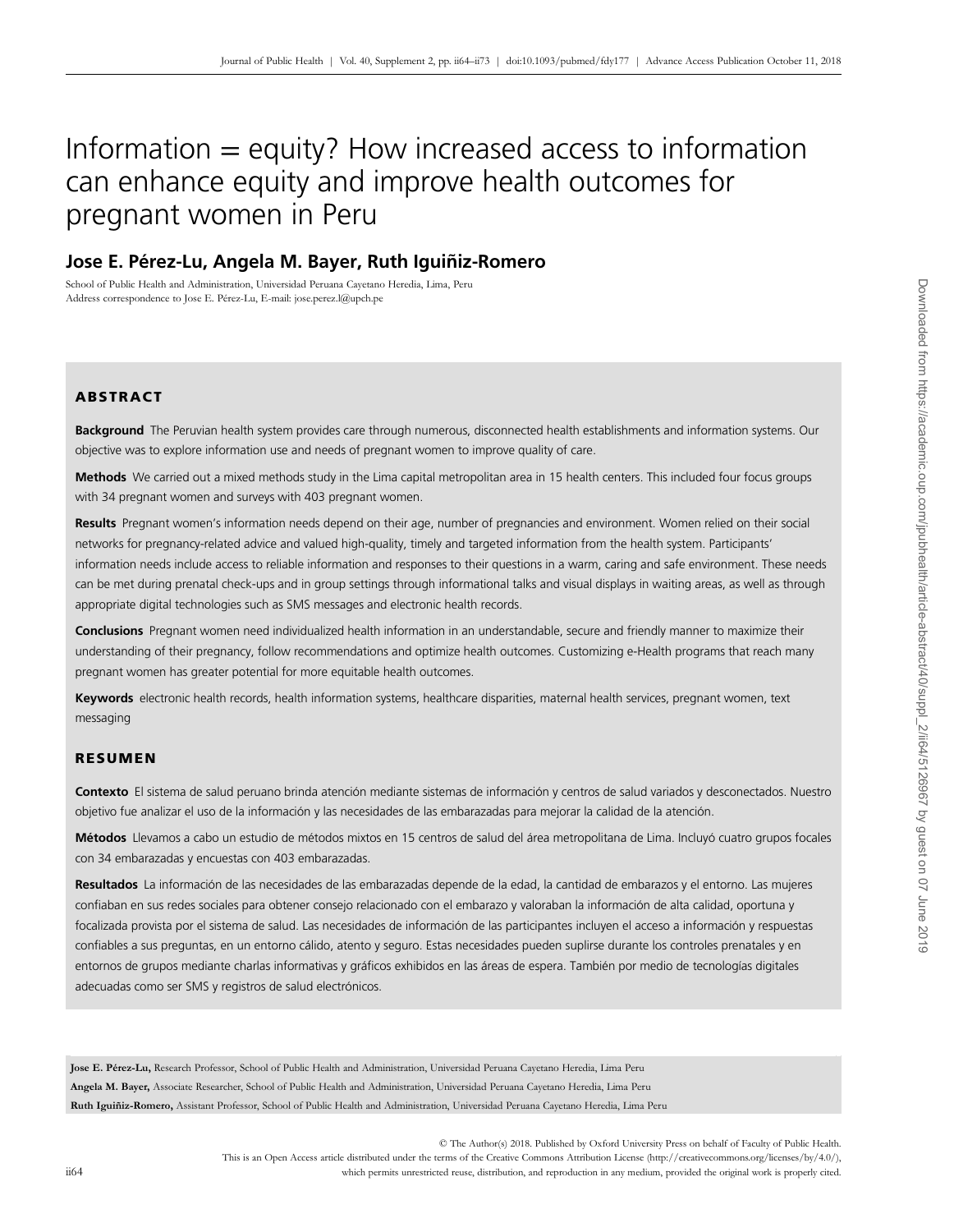Conclusiones Las embarazadas necesitan información de salud individualizada, en forma entendible, segura y amigable para optimizar su comprensión del embarazo, seguir las recomendaciones y mejorar los resultados de salud. Al personalizar los programas de e-Salud que alcanzan a muchas embarazadas se tiene un mayor potencial para resultados de salud más equitativos.

Palabras clave Registros de salud electrónicos, sistemas de información sanitaria, desigualdades en la atención de la salud, servicios de salud materna, embarazadas, mensajes de texto

## RÉSUMÉ

Contexte Le système de santé péruvien fournit des soins par l'entremise de nombreux établissements de santé et systèmes d'information déconnectés. Notre objectif était d'explorer l'utilisation des renseignements et les besoins des femmes enceintes afin d'améliorer la qualité des soins.

Méthodes Nous avons mené une étude portant sur différentes méthodes dans la région métropolitaine de la capitale, Lima, dans 15 centres de santé. Cette étude comprenait quatre groupes de discussion avec 34 femmes enceintes ainsi que des enquêtes auprès de 403 femmes enceintes.

Résultats Les besoins des femmes enceintes en matière de renseignements dépendent de leur âge, du nombre de grossesses et de leur environnement. Les femmes s'appuyaient sur leurs réseaux sociaux pour obtenir des conseils liés à la grossesse et valorisaient des renseignements de haute qualité, ponctuelles et ciblées fournis par le système de santé. Les besoins des participants en matière de renseignements comprennent l'accès à une information fiable et aux réponses à leurs questions dans un environnement chaleureux, bienveillant et sécuritaire. Ces besoins peuvent trouver une solution lors des visites prénatales et en groupe grâce à des discussions informatives et des affichages visuels dans les salles d'attente, ainsi que par le moyen de technologies numériques appropriées telles que les messages textes et les dossiers de santé électroniques.

Conclusions Les femmes enceintes ont besoin de renseignements individualisés en matière de santé de manière compréhensible, sécurisée et conviviale afin d'améliorer la compréhension sur leur grossesse, de suivre les recommandations et d'optimiser les résultats en matière de santé. L'adaptation des programmes de santé en ligne, qui touchent de nombreuses femmes enceintes offre un meilleur potentiel pour obtenir des résultats plus équitables en matière de santé.

Mots-clés dossiers de santé électroniques, systèmes d'information sur la santé, disparités en matière de soins de santé, services de santé maternelle, femmes enceintes, messagerie texte

## Background

During the last 2 decades, the Peruvian health system has prioritized maternal health care services to reduce maternal mortality, in line with the Millennium and Sustainable Development Goals. While the national maternal mortality ratio decreased from 140 deaths per 100 000 live births in 2000 to 68 per  $100\,000$  $100\,000$  in  $2015$ ,<sup>1</sup> disparities in women's access to quality health services persist. These disparities reflect inequalities in how the health system is designed, which influence how women from different social, cultural and economic backgrounds and regions of the country access quality health services.

The Peruvian health system is fragmented and provides care through numerous, disconnected public and private health establishments. The Ministry of Health (MOH) is the largest

provider, covering  $\sim$ 75% of Peru's population<sup>2</sup> and providing maternal health care through different types of establishments. Pregnant women can receive prenatal and postnatal care at local health centers (level I) while delivery takes place at specialized maternal centers (levels I–4) or hospitals (level II or III), depending on the complexity of the pregnancy.

This fragmented approach contributes to inequalities among pregnant women and health care providers.<sup>[3,4](#page-9-0)</sup> For example, women living in isolated rural areas only have close access to level I health centers and need to travel several hours or even days to reach the closest specialized center or hospital. By contrast, those living in peri-urban or urban areas have close access to specialized centers and can receive specialized care throughout pregnancy and delivery. Women's familiarity with the environment and providers can improve women's access to ongoing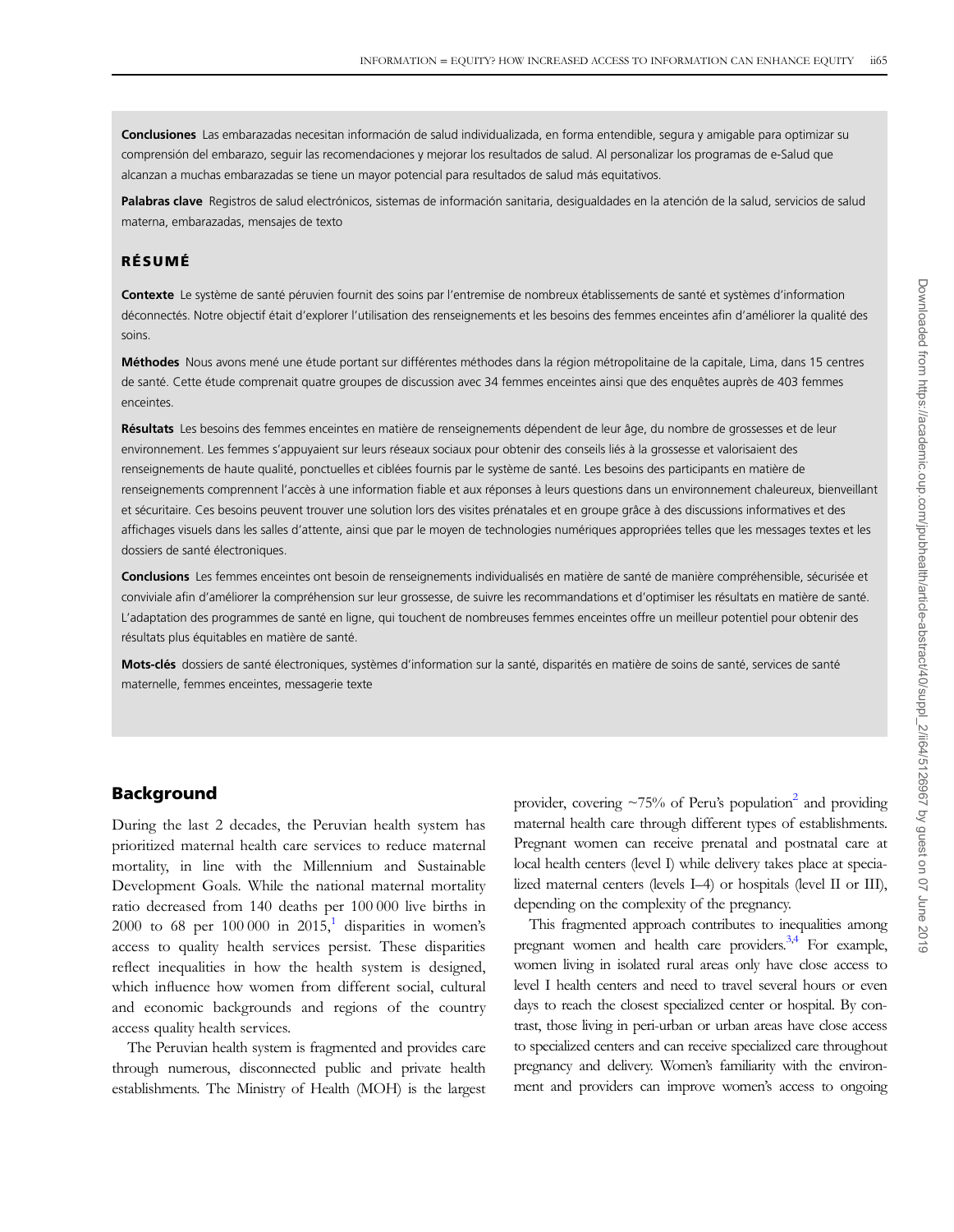high-quality and clear information and to trustful relationships with providers, reducing their anxieties related to the delivery process. This simple example demonstrates how women's social, economic and cultural markers can influence the quality of care they receive, including access to pertinent information.

Health information systems are one of the six essential, interconnected building blocks for strengthening health systems established by the World Health Organization (WHO) in 2000. According to the WHO, an effective health information system is 'one that ensures the production, analysis, dissemination and use of reliable and timely information on health determinants, health systems performance and health status.<sup>[5](#page-9-0)</sup>

In Peru, women's clinical information is registered by midwives in their medical history at the local center and on the prenatal control card (The prenatal control card is a cardstock booklet where the midwife records key information about the woman's pregnancy, including family and personal obstetric history, vaccines, physical and laboratory exam results, blood pressure, pulse, weight and height, pregnancy weight gain curve, fundal height and foetal heartbeat.) that women receive to subsequently bring to their prenatal visits and delivery. Women are responsible for remembering to carry the card, which is critical to ensuring that all their information is recorded and that the current provider has access to it. This is especially important during delivery when the health facility and provider may be different from their prenatal facility and provider. After delivery, women return to their local center without information regarding their delivery process, which is critical to the midwives responsible for postpartum follow-up. There are many points in this prenatal–delivery–postnatal continuum that are prone to errors in recording and subsequent use of information. These errors and potential oversights could compromise both the immediate quality of care and future continuity of care for a woman and her newborn.

With this scenario in mind, our research team implemented an e-Health project to reduce inequities in maternal and infant care in the Peruvian health system by improving the health data and information available at different moments, for different purposes, and at different levels of care. The WawaRed project 'Connecting for better maternal and child health in Peru', initially established by the Inter-American Development Bank (IDB), was the focus of implementation research funded by the International Development Research Center (IDRC) of Canada (2013–17).

Learning more about pregnant women's perspectives regarding their access to information about their own health is crucial to ensuring the systems developed do not violate privacy and autonomy rights or exacerbate existing inequalities related to information access. This is particularly important because there are many inequities related to access to information in populations that receive health services.<sup>[6](#page-9-0)</sup> Therefore, as part of the WawaRed project, we explored the type of information that pregnant women currently access and their preferences regarding the type of information they want to receive from health providers and other sources.

#### The WawaRed project

The WawaRed project includes two main components: (i) an electronic health record (EHR) for prenatal care maintained at the local health center and (ii) text messages (SMS) sent to pregnant women's cell phones.

The EHR component simplifies and standardizes information collection and reporting and guides health providers in improving their care. Information in the EHR is collected from women by midwives during prenatal care visits. Prior to the introduction of the EHR, midwives had to record information on 10 different formats that fed into various information systems. This non-digitized, poorly standardized process monopolized most of the midwives' time with patients and contributed to significant data entry errors and delays in reporting data to the regional and national levels.<sup>7,8</sup> The WawaRed EHR allows midwives to enter the information more quickly, enabling them provide more extensive, indepth counseling to pregnant women. The EHR also guides health providers through alerts that appear automatically in the system when a woman is missing services or tests or may have abnormal or borderline results.

With an EHR in place and being used consistently by midwives and other primary health providers, the project team worked with the MoH to integrate different previously fragmented maternal health information systems, which helped guarantee the quality of the information at different levels of health policy decision making and the health system.

The text messages component sends general and personalized SMS's to registered pregnant women free of charge, including reminders about prenatal check-ups and other messages relevant to her gestational age. The general messages provide advice about nutrition, diet and pregnancy-related warning signs (e.g. hypertension), as well as motivational messages with emotional support relevant to their gestational age.<sup>[8](#page-9-0),[9](#page-9-0)</sup>

# Methods

#### Context

This project took place in 2015 in Peru. WawaRed was implemented in the Lima-Callao capital metropolitan area and specifically in Ventanilla, a peri-urban area with 385 000 inhabitants.[10](#page-9-0) Ventanilla residents come from different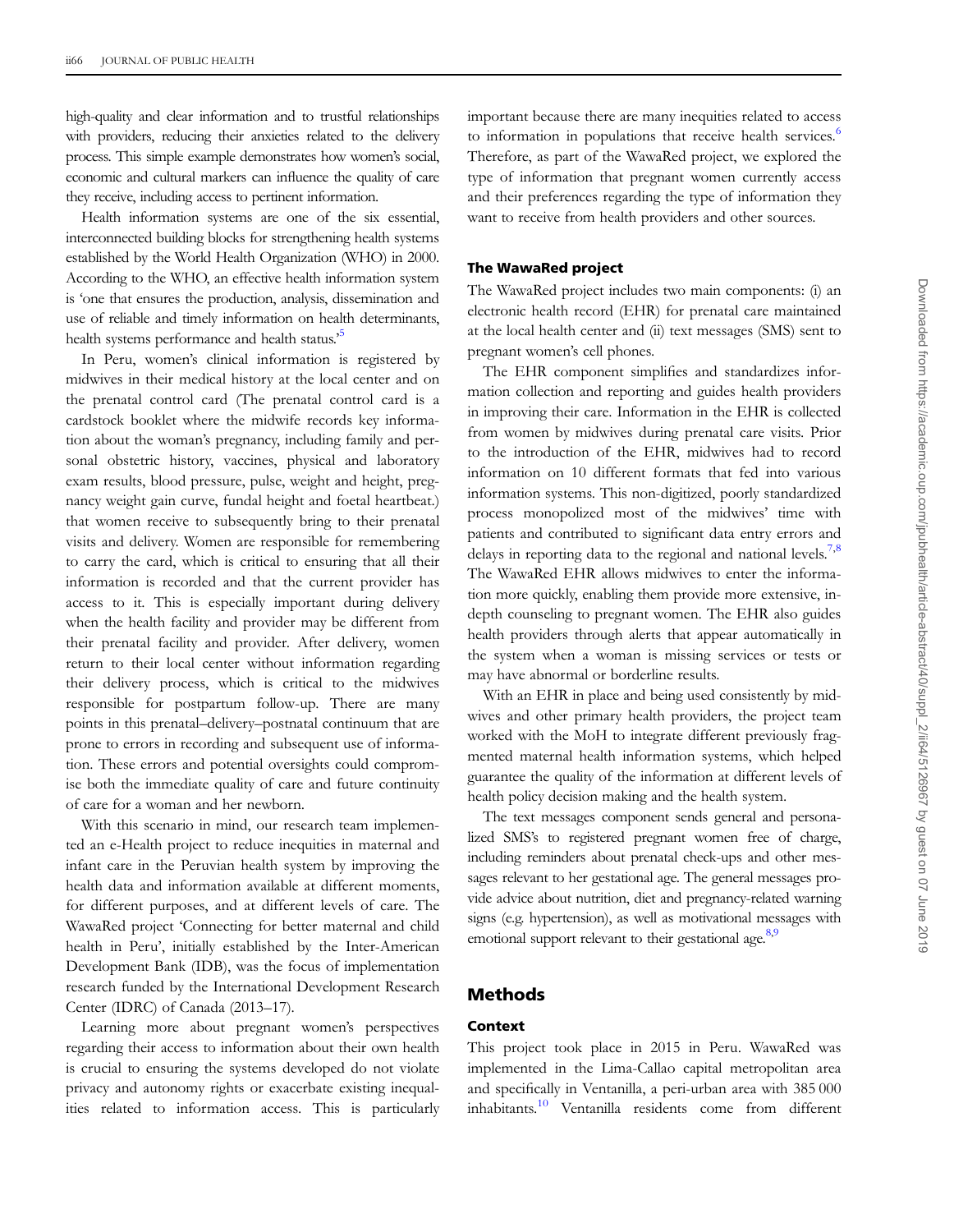Andean and Amazon regions of Peru, where oral culture often predominates, and Spanish may not be their mother tongue.

In Ventanilla, the penetration rate of mobile phones is high, with 94% of homes reporting at least one. Mobile phones tend to be shared. Internet use has also grown and stands at 65% of the population age 6 and older. Internet access generally takes place in private homes, on mobile phones and in a mix of places depending on what's available at a given time. $11$ 

In Ventanilla, most people receive health care through the MOH. We included participants from all MOH establishments in Ventanilla, including 15 local health centers and one hospital.

#### Data collection

This mixed methods study took place during June and July 2014.

For the qualitative component, we held four focus groups with pregnant women in four health centers with the highest numbers of pregnant women. We used a structured guide to explore general and facility-based pregnancy-related information. For general information, we asked about: topics of interest; topics they learned about recently; ways they currently receive information; ways they would like to receive information; and types of information that are useful and interesting. For information from health facilities, we asked about: the content, format and updating of bulletin boards; the content, quality and utility of the information provided in informational talks, prenatal check-ups and individual prenatal control cards; and any suggestions participants had for improvement. An anthropologist with significant experience in qualitative research on gender and sexual and reproductive health conducted the focus groups, which lasted 45–60 min and were audio-recorded.

For the quantitative component, we surveyed pregnant women at all 15 local health centers. Surveys examined Internet use, access to pregnancy-related information in general and at health facilities, and preferences regarding

pregnancy-related information. A professional with significant experience carrying out surveys interviewed each pregnant woman in Spanish and recorded her responses on paper-based surveys.

#### Data analysis

Focus group recordings were transcribed into text in Spanish. First, we read all the transcripts to identify initial themes and develop an initial codebook. Next, we applied the initial codebook to one focus group to test the codes and finalize the codebook. Then, we applied the codebook to the remaining transcripts. Finally, we analyzed the quotes for each code to identify main messages and similarities and differences across the focus groups.

For the quantitative component, we carried out descriptive data analysis including frequencies and percentages to describe the results. The data were analyzed in Stata version 12.0.

#### Ethics

This study was approved by the Institutional Review Board of the Universidad Peruana Cayetano Heredia and approval was in place prior to study initiation.

# **Results**

Thirty-four pregnant women from Ventanilla who were 18–42 years of age participated in the focus groups. Details about participants are provided in Table 1.

Four hundred and three pregnant women from Ventanilla participated in the survey. Their mean age was 26.0 (standard deviation 6.6), 232 (57.6%) had secondary education and 156 (38.7%) were pregnant for the first time.

Results are organized by theme and sub-theme and supported by participant quotes and survey information. Table [2](#page-4-0) summarizes the link between the (i) study objectives, (ii) topics explored, (iii) themes and (iv) sub-themes.

|  |  |  |  | Table 1 Focus group participants' characteristics |
|--|--|--|--|---------------------------------------------------|
|--|--|--|--|---------------------------------------------------|

| Focus Group number | Health facility                 | Number of participants | Average age of participants | Age range of participants |
|--------------------|---------------------------------|------------------------|-----------------------------|---------------------------|
|                    | Ciudad Pachacutec Health Center | 10                     | 27                          | $20 - 35$                 |
| $\overline{2}$     | Ciudad Pachacutec Health Center |                        | 26                          | $18 - 40$                 |
| 3                  | Mi Peru Health Center           |                        | 24                          | $18 - 32$                 |
| $\overline{4}$     | Ventanilla Hospital             | 6                      | 32                          | $20 - 42$                 |
| Total              |                                 | 34                     | 27                          | $18 - 42$                 |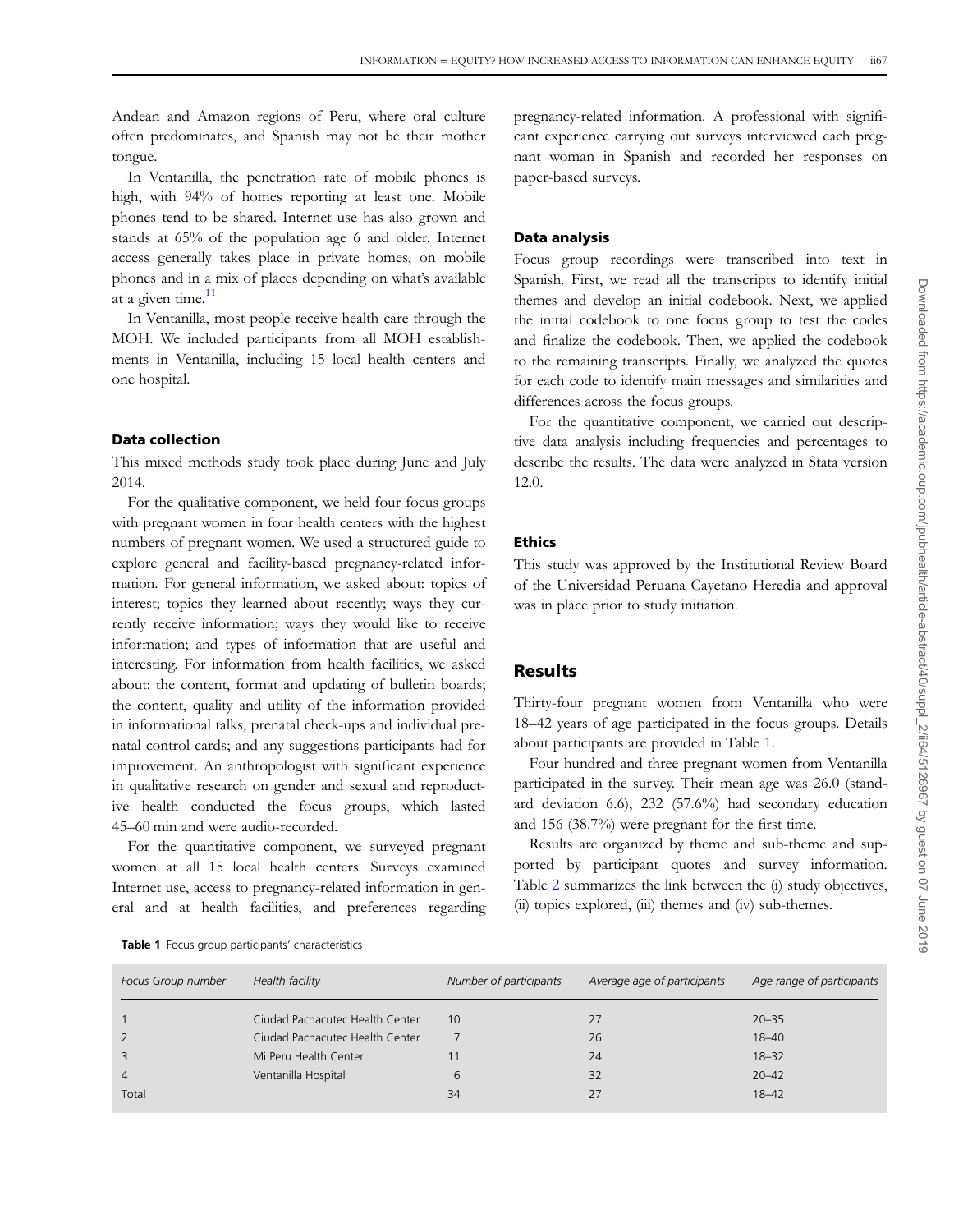<span id="page-4-0"></span>Table 2 Specific objectives, topics explored and resulting overall themes and sub-themes

| Specific objective                                                                          | Topic explored during focus<br>group                                                              | Resulting overall theme                                                                                                                            | Resulting sub-themes                                                                                                                                                                                                                                                     |
|---------------------------------------------------------------------------------------------|---------------------------------------------------------------------------------------------------|----------------------------------------------------------------------------------------------------------------------------------------------------|--------------------------------------------------------------------------------------------------------------------------------------------------------------------------------------------------------------------------------------------------------------------------|
| To explore what kind of<br>information pregnant<br>women need and where<br>they look for it | Information that pregnant<br>women believe they need                                              | Type of information will depend on the<br>pregnant woman's factors or characteristics<br>(number of previous pregnancies, pregnant<br>woman's age) | Care-related activities to be able to have a<br>healthy pregnancy and baby                                                                                                                                                                                               |
|                                                                                             |                                                                                                   |                                                                                                                                                    | Healthy diet and nutrition<br>Pregnancy-related warning signs<br>Visits in the health center<br>Procedures that must be done to attend                                                                                                                                   |
|                                                                                             | Source where pregnant<br>women obtain information                                                 | The pregnant woman's environment has an<br>influence                                                                                               | their delivery<br>Familiar surroundings                                                                                                                                                                                                                                  |
|                                                                                             |                                                                                                   |                                                                                                                                                    | Community (neighbors)<br>Mothers and mothers-in-law<br>Other pregnant women<br>Internet<br>Health facilities                                                                                                                                                             |
| To explore the information<br>that pregnant women<br>receive at the health facility         | Quality of the information<br>that pregnant women<br>received at the health facility              | The majority of pregnant women's doubts<br>are resolved by health personnel                                                                        | Very technical language that sometimes is<br>not understood                                                                                                                                                                                                              |
|                                                                                             |                                                                                                   | Depends on the attitude, availability and<br>language of the health personnel                                                                      | Health staff are not patient                                                                                                                                                                                                                                             |
|                                                                                             |                                                                                                   |                                                                                                                                                    | Sometimes pregnant women do not feel<br>comfortable asking questions<br>Information is primarily given at the initial<br>prenatal check-ups                                                                                                                              |
|                                                                                             | Forms of communication<br>used by the health facility to<br>give information to pregnant<br>women | Through bulletin boards and during<br>informational talks and prenatal check-ups                                                                   | Information on bulletin boards is useful and<br>brings new knowledge                                                                                                                                                                                                     |
|                                                                                             |                                                                                                   |                                                                                                                                                    | Information on bulletin boards is not<br>updated frequently and is often boring and<br>text-heavy                                                                                                                                                                        |
|                                                                                             |                                                                                                   |                                                                                                                                                    | The most pleasant bulletin boards are those<br>that are clean and have images, less text,<br>large letters and a variety of colors<br>The informational talks are rewarding<br>because pregnant women can interact and<br>share experiences with other pregnant<br>women |
|                                                                                             |                                                                                                   |                                                                                                                                                    | During the informational talks the health<br>personnel make use of different materials<br>and methods, which makes the learning<br>more didactic<br>The information provided during the first<br>prenatal check-up is appropriate                                        |

Continued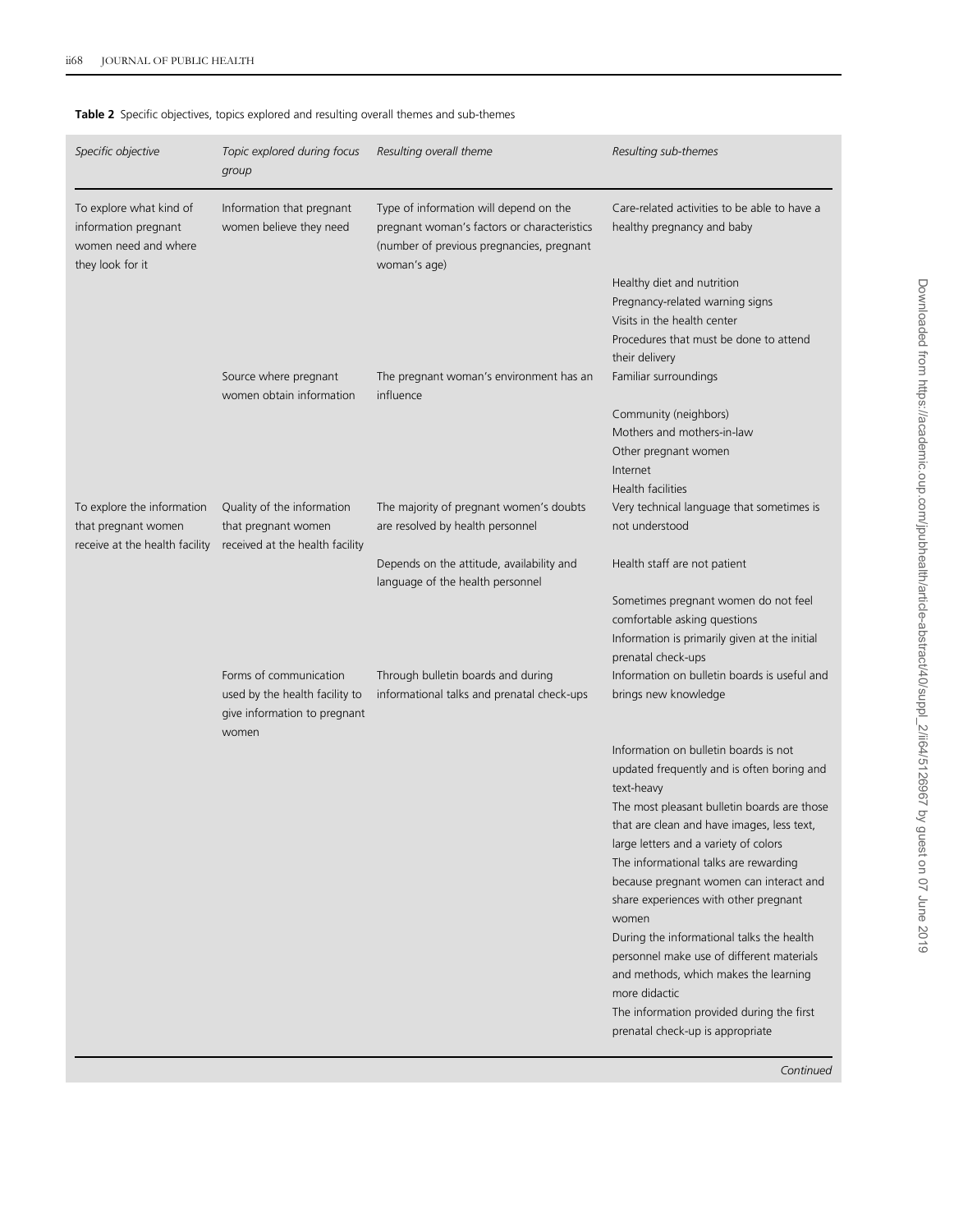| Specific objective | Topic explored during focus<br>group                  | Resulting overall theme                                      | Resulting sub-themes                                                                                                              |
|--------------------|-------------------------------------------------------|--------------------------------------------------------------|-----------------------------------------------------------------------------------------------------------------------------------|
|                    | Other ways of<br>communicating with<br>pregnant women | Communication mechanisms that allows<br>them to stay at home | Pregnant women would like to receive<br>information through videos while waiting to<br>be seen at the health facility<br>Internet |
|                    |                                                       |                                                              | Radio<br>Television programs or videos                                                                                            |

#### Table 2 Continued

# The information that pregnant women need depends on their socio-demographic characteristics and factors associated with their pregnancy

Most pregnant women agree that the information they require depends on different factors or circumstances. It may depend on their gestational stage and whether it is their first pregnancy, since women who are pregnant for the first time—the so-called 'first-timers'—have the greatest uncertainties. Participants proposed that information be differentiated according to how each woman's pregnancy progresses and what number pregnancy it is.

'First-timers' said that from the moment they found out about their pregnancy, they required diverse information, including the birth process, despite being at the beginning of their pregnancy. Those who were not 'first-timers' also wanted information. They pointed out that in different pregnancies, their symptoms are not necessarily the same, which generates new uncertainties and information needs.

They [Pregnancies] are different… My personal experience is that with the second baby, my symptoms were similar (to my first pregnancy), my births (as well), but now this [my third pregnancy] is different. I have had other discomforts, other symptoms… other pains. (Focus Group 1)

The woman's age is also an important factor in differentiating information needs. For example, younger women are interested in food, vaccines and permitted medications while older women are more interested in risks that could arise during pregnancy and whether their child is developing properly and will be born healthy.

In my first pregnancy, I did not worry much because I was young, and when you're young you do not care about anything (…) but when (a woman's) age advances, that's where the problems come from. There you have to take care of yourself. (Focus Group 2)

# Pregnant women's social networks influence their sources of information

Most participants sought to clarify their doubts through various sources. Sources included people in their immediate environment such as mothers, mothers-in-law, neighbors or other pregnant women.

Other sources were Internet websites, which the women especially the youngest participants—consulted regularly, even daily. One participant even identified an international virtual forum specialized in pregnancy and parenting, where she shared experiences with other pregnant women and could resolve most of her doubts.

[BabyCenter]… is well-known… And there the information is sent according to (your) due date… When one enters, there is a forum of first-time pregnant mothers. I am in the first-time (forum) and they send me information. I also ask (questions) there, and we always exchange ideas, we exchange information. (Focus Group 4).

On the survey, 47.4% of pregnant women reported using the Internet in the last month. The main reason for Internet use was to access social networks (63.9%) or search for different types of information (62.3%).

Many participants, especially those who had attended informational talks at the health facility, preferred these talks to receive information since they can discuss shared experiences and doubts with other women. They reported that sharing with their peers is easier since communication is more fluid and they feel less shy and more confident expressing their doubts.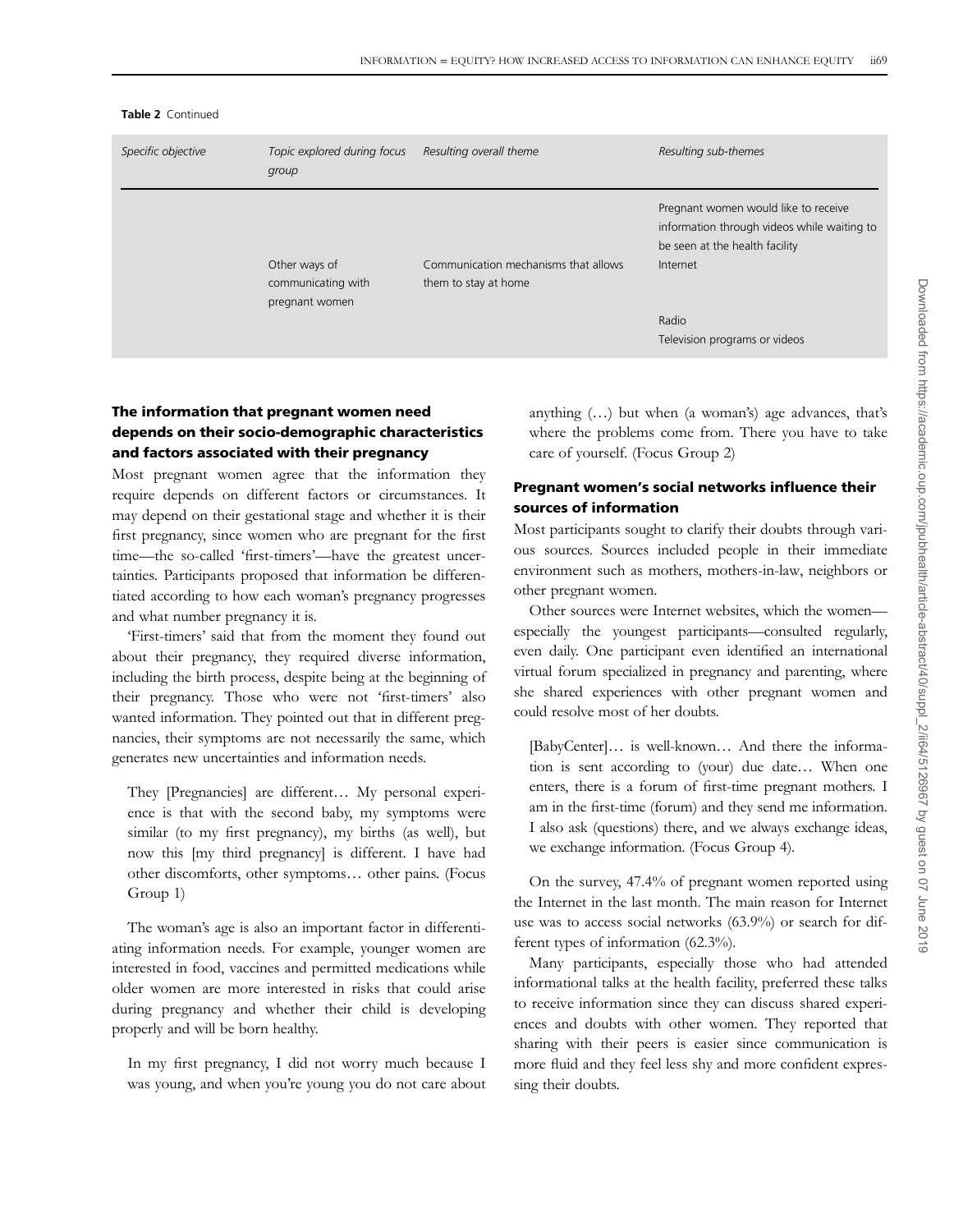In the survey, most pregnant women reported that they share information with other pregnant women (93.4%). This usually happens when they are in the waiting room for their prenatal check-ups (89.4%).

# The information received during prenatal check-ups resolved many but not all of women's doubts

When consulted about the information they received during their prenatal check-ups at the health facility, most women were satisfied. They reported that in many cases, their doubts were resolved by the health professionals:

It [The information] depends on the patient's concern... We ask about them [our concerns] and they [the health personnel] answer. (Focus Group 1).

Many participants mentioned that sometimes their information needs were not completely met during their prenatal check-ups. They reported that they received a lot of information during their initial check-ups, but that the information lessened as they progressed in their pregnancies, since the check-ups focused more on medical issues.

When you come to your first appointment [prenatal check-up], they [the health personnel] explain everything… but afterwards, they do not explain (things) to you. (Focus Group 2)

# The quality of information received at health facilities depended on health personnel's attitude and language

Pregnant women valued the pregnancy-related information they received at the health facility since they perceived it to be authorized information. They were especially interested in information related to their diet, since this information is useful in their daily lives. They also indicated that they followed the health personnel's recommendations.

Good nutrition… my food has changed a lot. Before it [my diet] was messy… Now with everything… that they [the health personnel] tell me... the food, now it's better already … Yes, it [the information] has affected everything… (Focus Group 4)

One aspect that focus group participants constantly highlighted is the importance they place on the health personnel's treatment, attitude and language during their prenatal check-ups.

Well, yes, when they [the health personnel] talk to you… (and are) nice, patient… we [clients] come to understand. But sometimes they tell you things in a bad way… (Then), I do not ask anymore. They [the health personnel] get upset. (Focus Group 1)

Interestingly, in the survey, 72.2% of pregnant women reported that they felt that the most trustworthy information came from their midwives, not from their doctors. This may be due to differences in treatment, attitude and languages between the two types of providers.

# Health facilities communicate with pregnant women through various channels

In the survey, 89.9% of pregnant women were satisfied or very satisfied with the information received at health facilities.

#### Bulletin boards

Almost all participants assured that they read the bulletin boards in the health facility where they receive their prenatal care since, generally, they must wait for some amount of time before receiving their care. They affirmed that the information presented is useful since it provides new knowledge.

Participants pointed out that the bulletin boards present information on pregnancy-appropriate diet and exercises, warning signs during pregnancy, vaccines for pregnant women and babies, breastfeeding, newborn care and contraceptive methods.

I think we should highlight all vaccines more, because… mothers, maybe we do not know (about them). I think that on the bulletin board there must be (information about) the timing for each vaccine… what each vaccine is for… that you have to get it. (Focus Group 2)

Some participants mentioned that the bulletin boards are not updated regularly. This means that the time they spend waiting before their multiple prenatal check-ups is not put to optimal use since the information is often the same throughout much of their pregnancy, instead of being modified and updated to promote acquisition of new knowledge. Participants also mentioned that bulletin boards often contain significant amounts of text, instead of a balance of text, images and graphics.

In my health center, there are (bulletin boards), but they have the same posters, (which) do not change… because they [other women] say that in other health centers, they change them [the bulletin boards]… But here… they are the same. (Focus Group 4)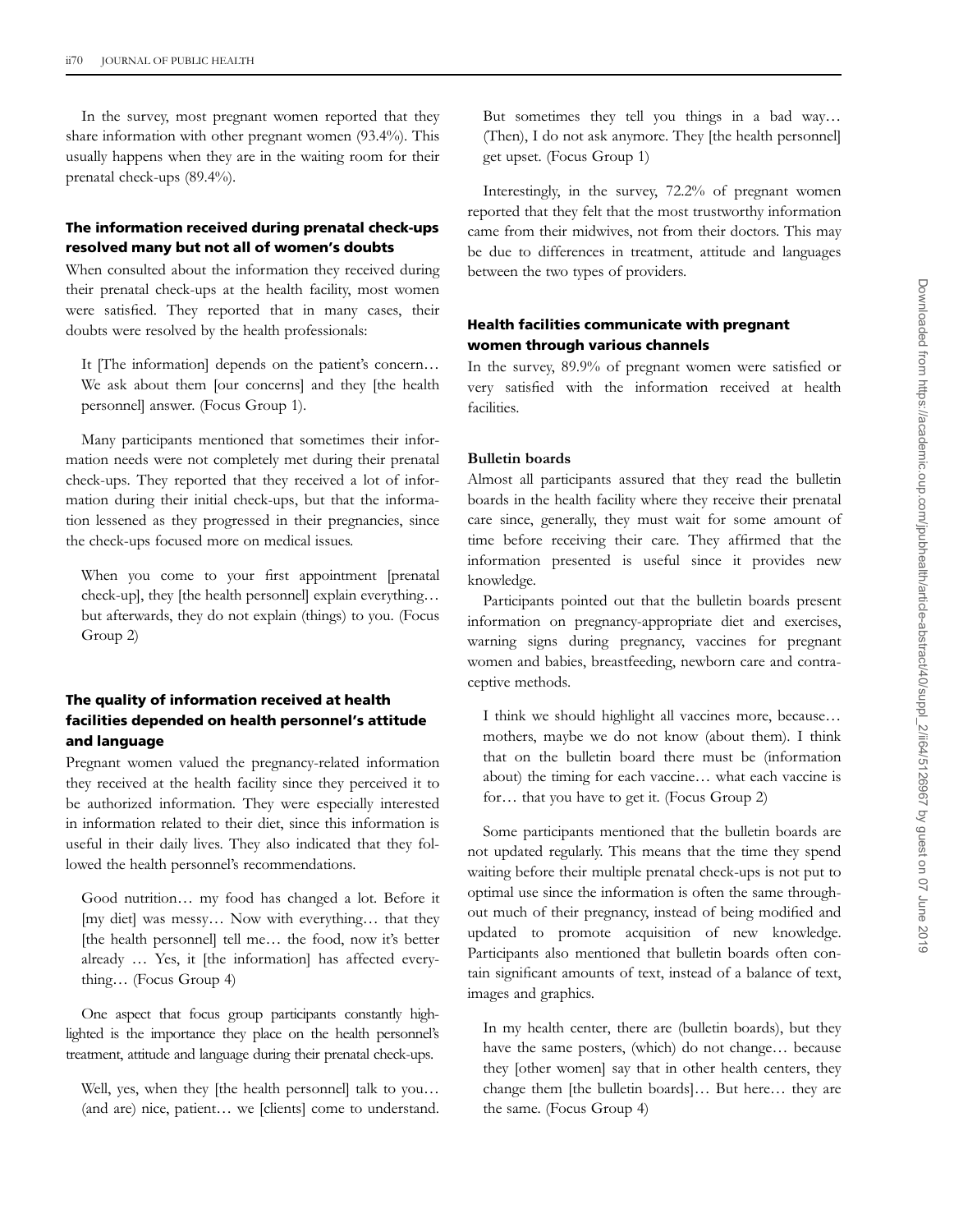In the survey, almost all pregnant women (85.6%) reported that they always or almost always review these bulletin boards. The great majority also affirmed that the information presented is useful (82.2%), especially if it gives them new knowledge.

#### Informational talks

Only some focus group participants had attended an informational talk at the health facility where they received their prenatal check-ups. Among those who did not participate in these talks, they did not do so because they lacked time due to their daily activities and responsibilities or they did not know about these activities.

Those who attended informational talks or psychoprophylaxis sessions recounted their experiences with great pleasure. They said that these sessions are very useful for acquiring new knowledge and that the information provided is more detailed and in-depth than the information during their prenatal check-ups. They also found sharing with their peers to be very rewarding.

In the talks, we can discuss a topic, and they [the health personnel] provide very good explanations about that topic… We learn specifically about that [topic]… It would be good to explain each month how it [the talk] will be… The questions would be more detailed. (Focus Group 3)

Pregnant women also valued the informational talks because the health personnel make use of different materials and methods, making the learning process more didactic.

Like every mom, it attracts our attention when there are new things… For example, during delivery, they said that they put a pump to quickly reach the placenta, and that causes some pain (…). She [the health worker] also brings videos about… the final stage of delivery and it also shows what the birth, the delivery are like. (Focus Group 1)

According to the surveys, only 9.2% of the pregnant women had attended at least one informational talk. Of these, a very high 91.9% rated the talks as very good or good and 97.3% found them very useful or useful.

# Other ways pregnant women would like to receive information about their pregnancy

Participants mentioned that they would be very interested in receiving reliable pregnancy-related information through sources that are accessible to them at home or during their daily activities.

Internet is one means by which pregnant women would like to receive authorized information from a reliable source, such as health personnel, the health system or another high-quality source. Participants stated that this could be very helpful for them and that it could also their partners' access to information about their pregnancy. This is important since many pregnant women stated that their partners do not attend their prenatal check-ups due to work obligations.

I cannot keep going (with my) normal (life), because I have to be on medical rest. I still... I would like information to be sent to me over the Internet, right? (Focus Group 3)

One participant mentioned the option of a radio program about pregnancy-related topics:

When you are doing your things, sometimes you do not have time to come here [to the health facility], because of work, any other reason. (Focus Group 1)

Most participants approved of the idea of receiving information from their prenatal control card through the Internet. Even those who were not regular Internet users said that if they were offered virtual access to their prenatal information, they would use the Internet more frequently. Current widespread, low-cost accessibility to the Internet in Peru makes the proposal more attractive to them.

It would be a reason to have an interest in the Internet, because as I say, most of my siblings… are involved in the Internet. (Focus Group 3)

In addition, most participants affirmed that the information on their prenatal cards is very useful.

It was thanks to the prenatal card that I realized that I was not doing well with my weight… according to the stage of pregnancy that I was in… When I asked the doctor, he told me that I had to gain weight. (Focus Group 1)

On the survey, most women (79.4%) affirmed that they would be interested in receiving information from their prenatal control card through the Internet.

# **Discussion**

#### Main findings of this study

Pregnant women in our study described how the information they need during pregnancy depends on individual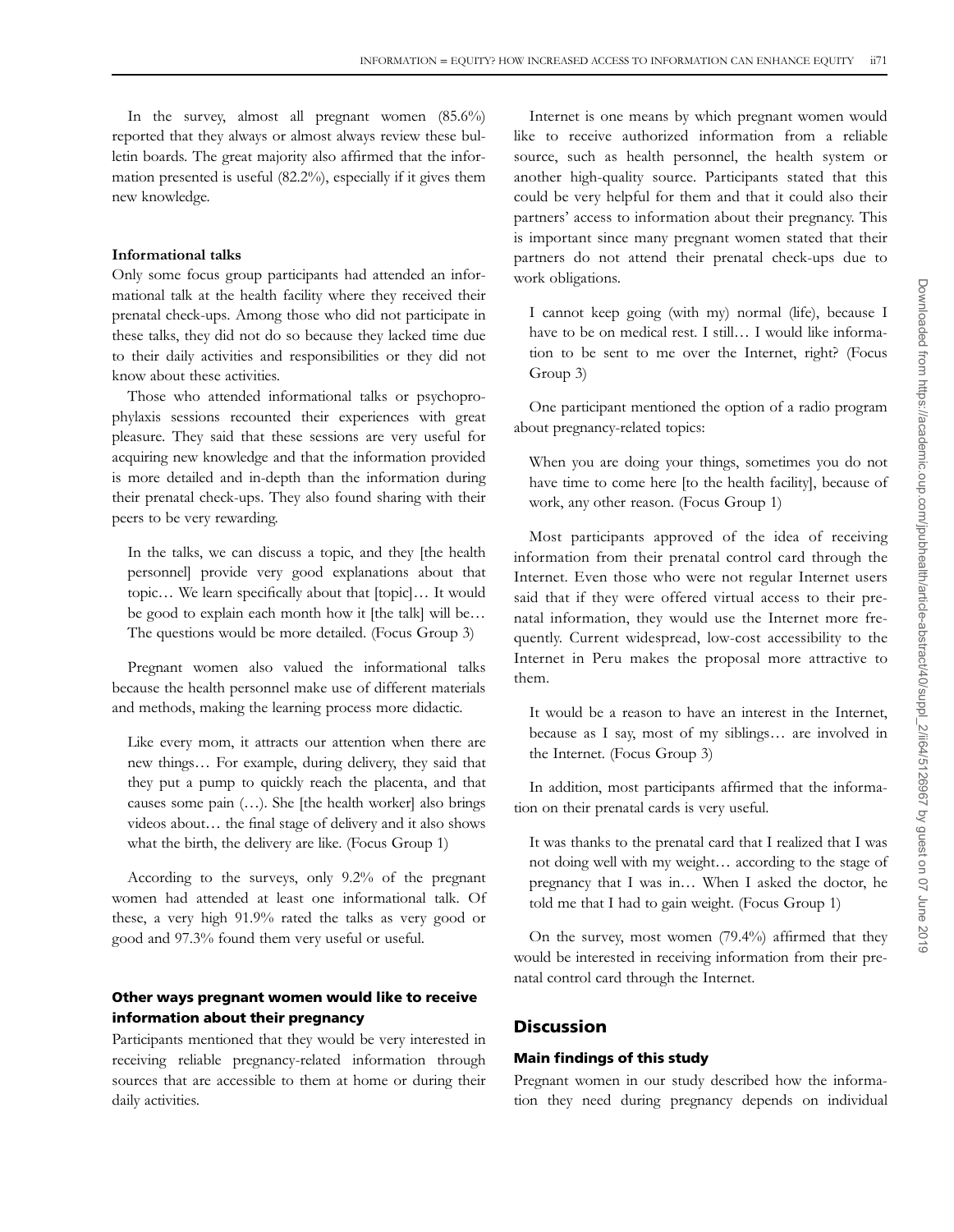factors such as their age and number of previous pregnancies and on their social networks and environment. Women looked to people in their immediate environment for pregnancy-related advice and information, but also greatly valued high-quality, timely and targeted information from health personnel and facilities through in-person interactions and via SMS messages received. Participants helped to elucidate how their information needs—which include not only reliable information but also the opportunity for responses to their questions and doubts in a warm, caring environment can be met both in person in individual and group settings and using information and communication technologies (ICTs), such as SMS to mobile phones or accessing health records via the Internet.

#### What is already known on this topic

This study affirmed findings from other contexts, that a warm client-provider care interaction is key for meeting women's immediate needs, ensuring that women continue to access services and improving health outcomes.<sup>[12](#page-9-0)</sup> When pregnant women perceive inadequate treatment, inappropriate attitude or complex language by health personnel, this may limit or even block the clients' communication with personnel. Participants described that when midwives or obstetricians are in a bad mood or being impatient, patients observe this and literally do not dare to ask questions because they are afraid. In turn, clients' information needs may not be transmitted effectively or at all and therefore not adequately met. By contrast, when pregnant women perceive warmth in the care interaction, this increases clients' confidence in and comfort with health personnel and encourages clients to express their doubts and needs. The importance of health providers being good communicators and giving clear messages has been demonstrated in previous studies and affirms the importance that pregnant women place on receiving information from health care providers that they can understand and use.<sup>[13](#page-9-0)</sup>

#### What this study adds

Our study results demonstrated the importance of providing additional information to pregnant women in health facilities and using ICTs. If used effectively with other in-person communications media, the resulting quality and uptake of information to pregnant women can be increased significantly.

When engaged about communication between health care services and pregnant women, study participants preferred informational talks and valued bulletin boards. Women preferred informational talks since they combine three elements that are important to them: access to high-quality

information in a dynamic, interactive context; the opportunity to ask skilled providers about their questions and doubts; and a space where they can share experiences with other pregnant women.

Women also found that bulletin boards were useful for accessing information since they are always available. However, participants noted that many bulletin boards are not updated frequently or do not present the information in a population-friendly way. The presentation of dense written information could exacerbate inequalities between women from different cultural backgrounds such as those living in Ventanilla.

For the reasons explained above, and as part of the WawaRed project, we trained 70 midwives in how to: carry out simple yet high-quality analysis of the information registered in the EHR; and present the results on bulletin boards using infographics that are accurate, informative, population-appropriate, understandable and attractive. To encourage frequent updating of bulletin boards in the health facilities participating in the project, we worked with regional health authorities to organize a 'best bulletin board' contest.

When engaged about communication between health care services and pregnant women, participants affirmed their interest in receiving information through ICTs such as SMS and online provision of the EHR. Other studies have shown that pregnant women are interested in receiving pregnancyrelated information through SMS.<sup>14</sup> Women's interest in technologies motivated us, as part of the WawaRed project, to continue sending SMS messages with pregnancy-related information to pregnant women's cell phones throughout the entire pregnancy, using easy-to-understand, friendly language. An important advantage of SMS is that it is accessible even with the simplest, lowest-cost cellular phone, at no cost to the recipient.

Provision of online access to a pregnant woman's EHR is another key use of ICTs during pregnancy. Online access is important for increasing each woman's access to her own health information. Having ongoing access to their medical information can give patients, and women in particular, the resources to request additional treatment and care or more detailed explanations from their providers. This can be empowering for female patients who may have hierarchical relationships with the health system. Online access could also allow the pregnant woman to share information with her partner so that he can be more involved in the pregnancy process and learn about and support the care that she needs at home. There are other studies that show that the active involvement of the partner during pregnancy can improve the child's development.<sup>[15](#page-9-0)</sup> Participants here did not voice concerns about their autonomy once their partners are